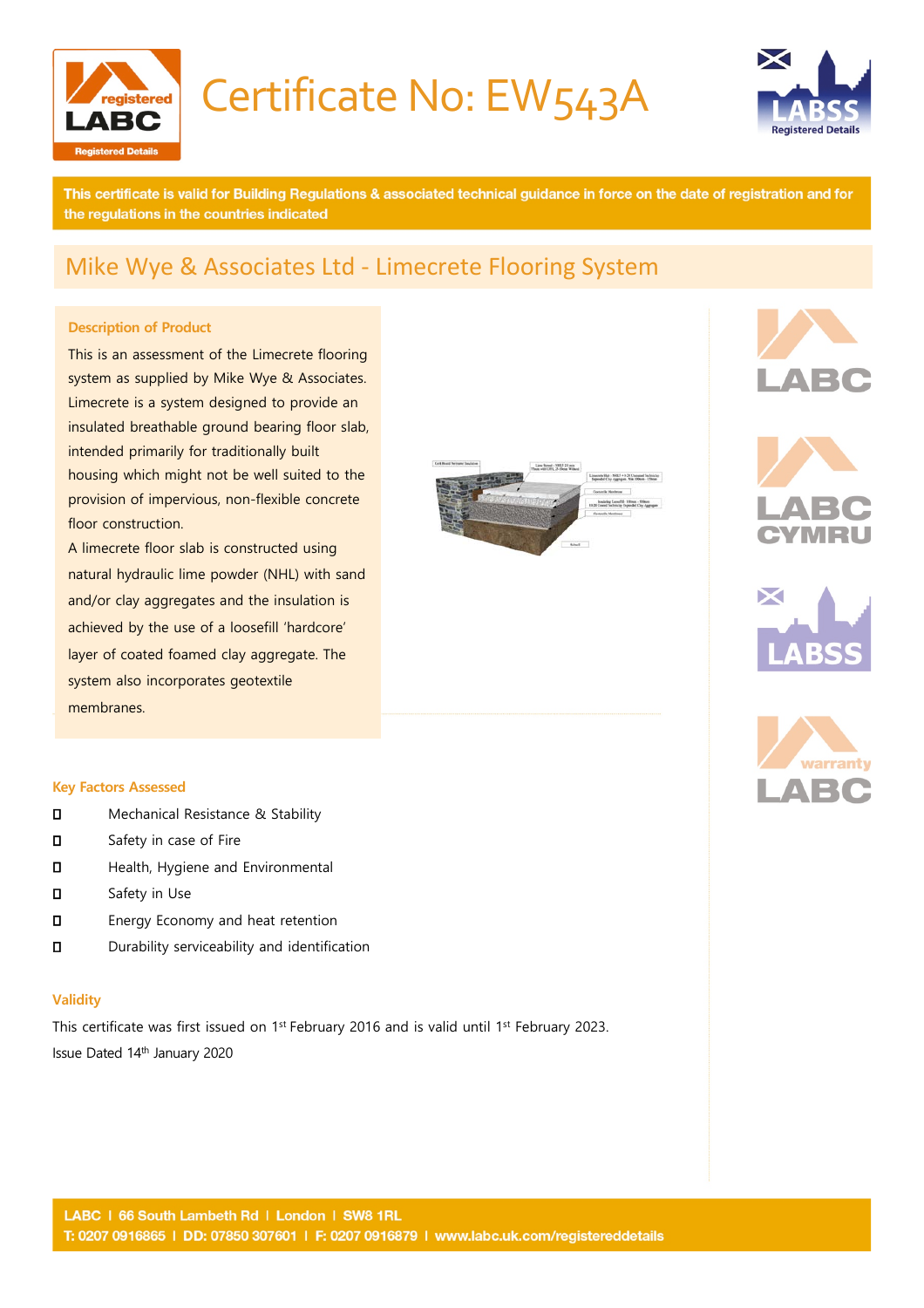### Scope of Registration

This registered detail relates to the use of the complete Limecrete flooring system as designed and supplied by Mike Wye & Associates Ltd for a specific project.

The registered detail is limited to the use of the Limecrete system as a replacement floor construction within existing buildings only.

The registered detail does not therefore cover the use of the system in new build projects or where the system is not designed and supplied by Mike Wye Ltd specifically for the project.

The registered detail is limited to works in properties that are identified as having less than 3% potential of Radon Gas exposure, as assessed against information carried by Public Health England, and available via [www.ukradon.org.](http://www.ukradon.org/) Where a higher radon potential is identified, measures to provide layers impervious to gas are likely to be needed, which will compromise the breathable nature of the floor. Contact the relevant building control body for further information.

The acceptance of the registered detail for any given project must also remain conditional on the wider suitability of the existing building to receive the Limecrete floor system. This suitability must be established by carrying out a thorough assessment of the building, site topography and ground conditions. This assessment must therefore form part of the design and specification process to be carried out by a suitably qualified professional for the project and if it identifies that the building is not suitable to receive the Limecrete floor, then this registered detail should not be considered applicable.

Buildings which are also subject to a 'Material Change of Use', may have additional requirements imposed over those for alterations to a building not undergoing a change of use, and early discussions with the building control body should be sought.

When a ground bearing floor slab is replaced in an existing property, the building regulations require that it is replaced to an appropriate standard with regard to all of the applicable requirements of the regulations. These would include structural integrity, thermal insulation, resistance to ground moisture and resistance to contaminants such as radon gas, methane etc, since the work constitutes both a material alteration of the property, and the provision of a new thermal element where this is applicable. These can be onerous requirements, particularly in an older building and their application needs to be considered on a case by case basis to establish how the regulations should be applied. Early engagement of the building control body is important to ensure an appropriate solution is achieved. Relaxation of the standards of the Building Regulations will typically only be considered where there are reasons of building conservation or preservation.

### **Conditions of Certificate**

The floor system is not intended to span over soft spots in the oversite area, and additional means of reinforcing the flooring system will need to be considered if the subsoil is of poor load-bearing capacity.

It is not acceptable to excavate below the depth of the foundations of the existing walls when reducing levels to install the floor. In order to meet the regulations for insulation value, it may be necessary to consider alternative insulation products/flooring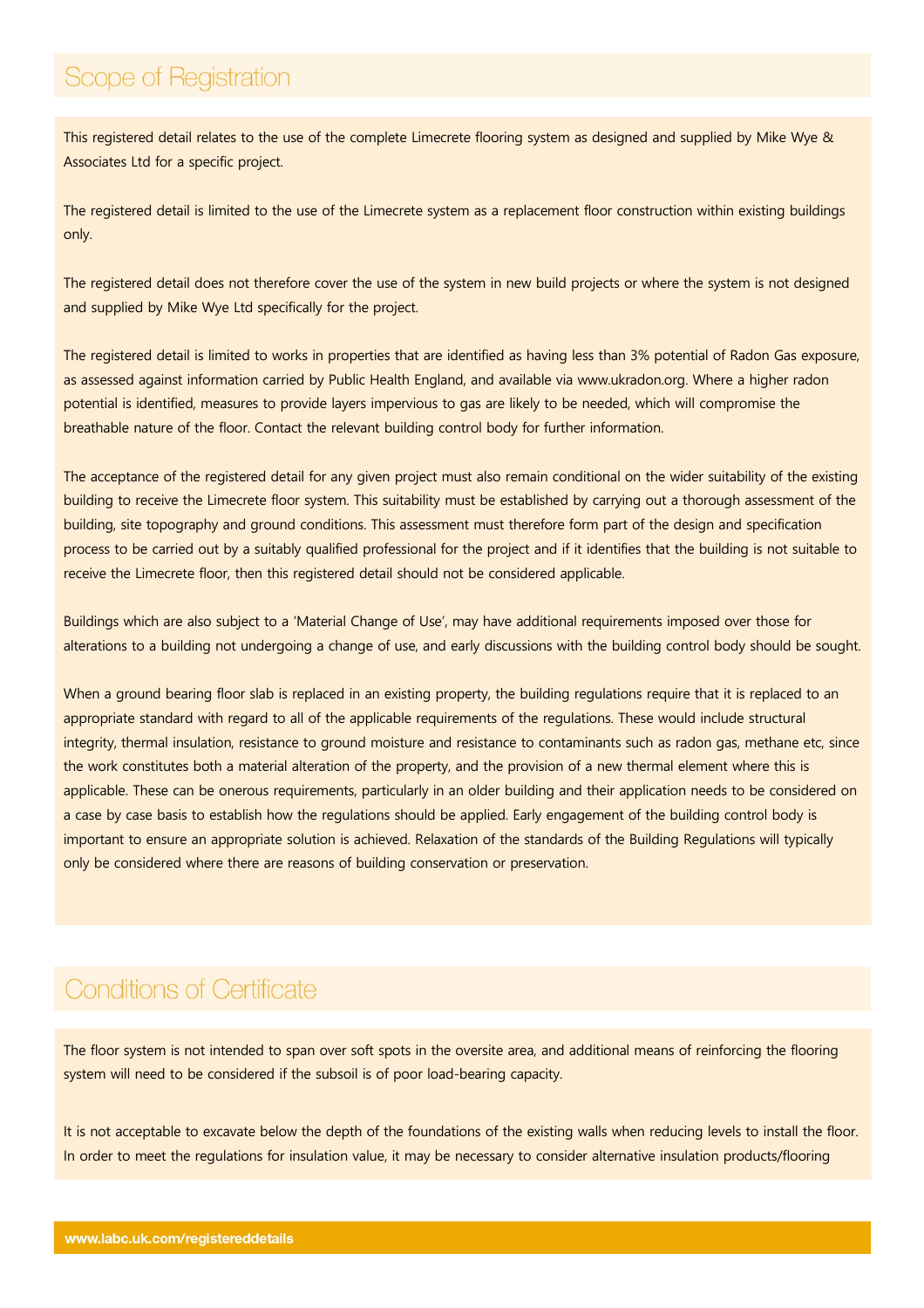### Regulations

LABC consider that, Limecrete Flooring System will meet the functional requirements of the Building Regulations (listed below) if the criteria detailed in this certificate are met;



#### **The Building Regulations 2010 (as amended) England & Wales**

| AD A            | Structural integrity                                                                 |
|-----------------|--------------------------------------------------------------------------------------|
| Note:           | The system is acceptable, subject to a favourable assessment in relation to the host |
|                 | building.                                                                            |
| AD B            | <b>Fire Safety</b>                                                                   |
| Note:           | The system is acceptable.                                                            |
| AD C            | Site preparation and resistance to contaminants and moisture                         |
| Note:           | Part C1 of the regulations will only be met if there are no contaminant gasses       |
|                 | identified that might require the introduction of a gas proof membrane.              |
|                 | Part C2 of the regulations will only be met if the site is properly assessed and/or  |
|                 | designed to prevent the build up of ground/surface water beneath the floor system.   |
| AD J            | <b>Heat Producing Appliances</b>                                                     |
| Note:           | If used beneath a fireplace, major component products are non combustible.           |
|                 | Consideration may need to be given to positions of geotextile and cork insulation    |
|                 | depending on hearth detailing and appliance specifications.                          |
| AD <sub>L</sub> | Conservation of fuel and power                                                       |
| Note:           | The system is capable of meeting the requirements of Part L, to be proven by an      |
|                 | appropriate insulation value calculation and/or comprehensive assessment of the      |
|                 | insulation value required by the regulations, in that specific building.             |
| Regulation 7    | Materials and Workmanship                                                            |
| Note:           | If used in the correct manner, the components and system are acceptable.             |



#### **The Building Regulations 2010 (as amended) England**

| AD L  | Conservation of fuel and power                                                  |
|-------|---------------------------------------------------------------------------------|
| Note: | The system is capable of meeting the requirements of Part L, to be proven by an |
|       | appropriate insulation value calculation and/or comprehensive assessment of the |
|       | insulation value required by the regulations, in that specific building.        |



### **The Building Regulations 2010 (as amended) Wales**

| AD L  | Conservation of fuel and power                                                  |
|-------|---------------------------------------------------------------------------------|
| Note: | The system is capable of meeting the requirements of Part L, to be proven by an |
|       | appropriate insulation value calculation and/or comprehensive assessment of the |
|       | insulation value required by the regulations, in that specific building.        |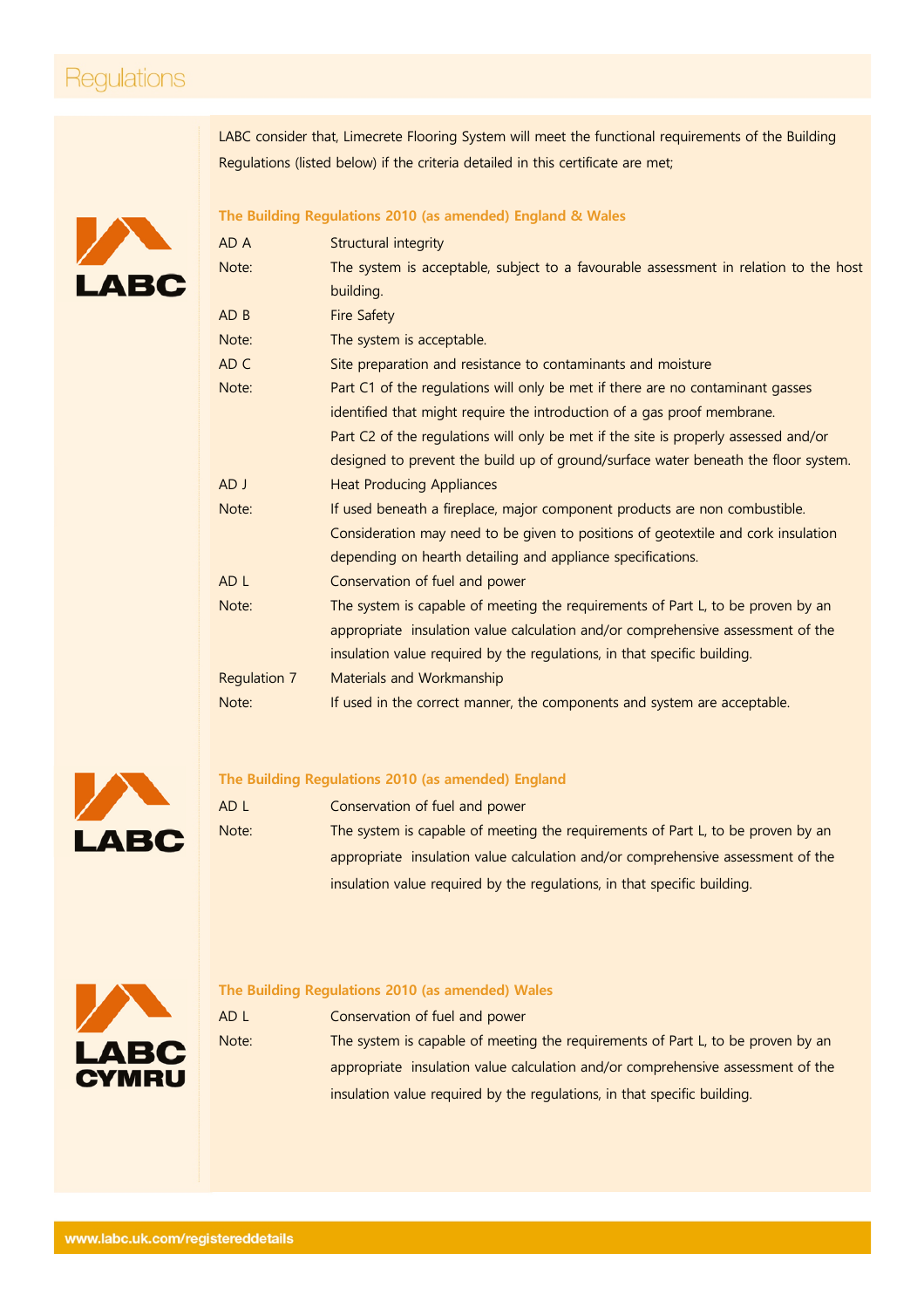# Non-Regulatory Information



### **LABC Warranty**

The use of the Limecrete Flooring System has not been assessed to meet the requirements of the LABC Warranty Technical Manual. If you would like to discuss a specific use please make an enquiry to [technical.services@labcwarranty.co.uk](mailto:technical.services@labcwarranty.co.uk)

### **Supporting Documentation**

10mm-20mm Techni-clay 20mm-0mm Techni-clay Lightweight clay insulation aggregate/ NHL Limecrete Floor BM Trada Test Certificate No: SCREEDLC03061542195 BM Trada Test Certificate No: SCREEDLS02061542195 Limecrete Detail LABC Mike Wye & Associates Ltd Limecrete Method Statement v2 Wrekin products Specification Guide – Multitrack 1000 Secil Natural Hydraulic Lime Secil NATURAL LIME NHL 5 Techni Clay – Expanded Clay Aggregate Aggregate Industries – Aggregate Properties Data Sheet Warmwell 0\_4 SWPS